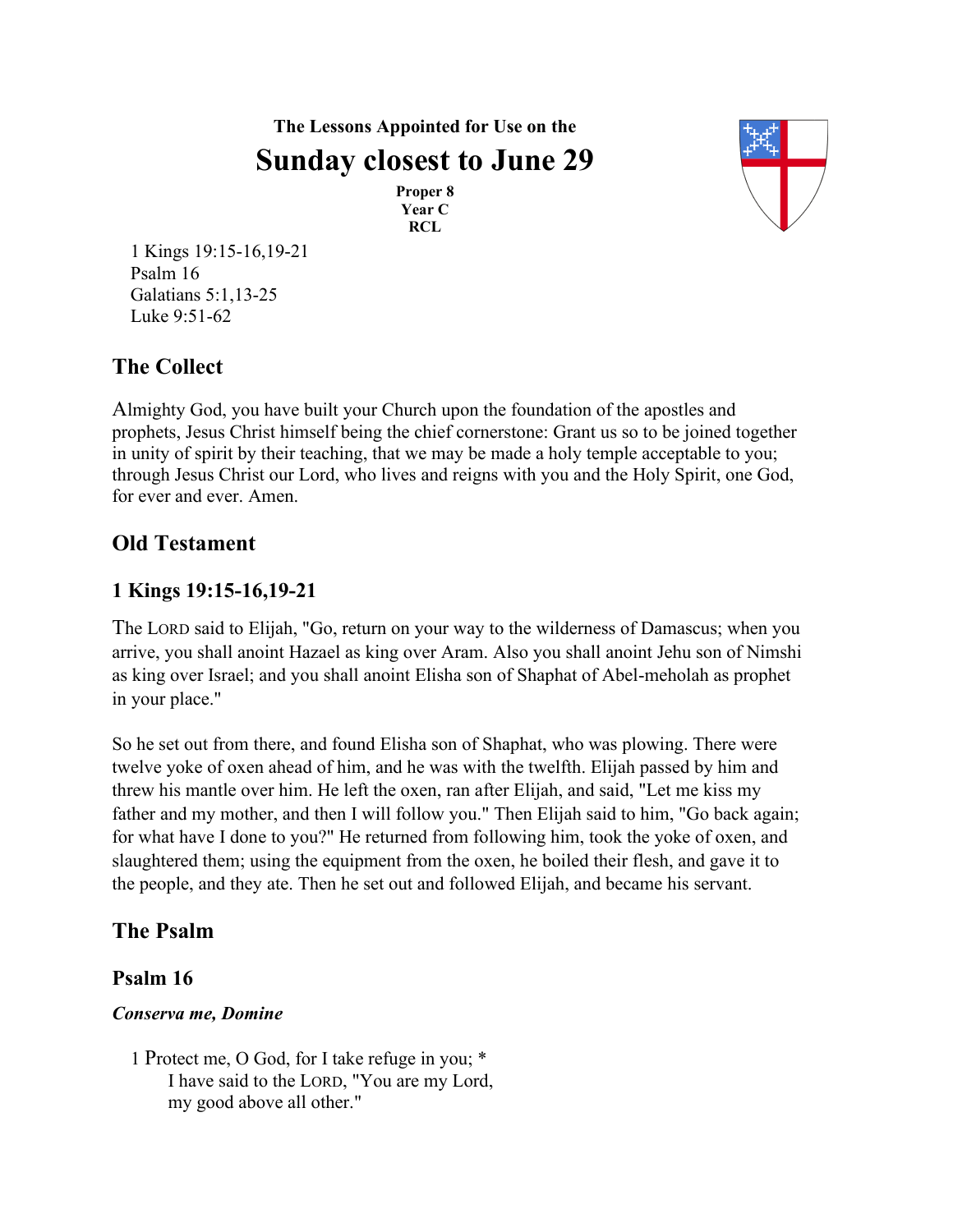| 2 All my delight is upon the godly that are in the land, * |  |
|------------------------------------------------------------|--|
| upon those who are noble among the people.                 |  |

- 3 But those who run after other gods \* shall have their troubles multiplied.
- 4 Their libations of blood I will not offer, \* nor take the names of their gods upon my lips.
- 5 O LORD, you are my portion and my cup; \* it is you who uphold my lot.
- 6 My boundaries enclose a pleasant land; \* indeed, I have a goodly heritage.
- 7 I will bless the LORD who gives me counsel; \* my heart teaches me, night after night.
- 8 I have set the LORD always before me; \* because he is at my right hand I shall not fall.
- 9 My heart, therefore, is glad, and my spirit rejoices; \* my body also shall rest in hope.
- 10 For you will not abandon me to the grave, \* nor let your holy one see the Pit.
- 11 You will show me the path of life; \* in your presence there is fullness of joy, and in your right hand are pleasures for evermore.

# **The Epistle**

### **Galatians 5:1,13-25**

For freedom Christ has set us free. Stand firm, therefore, and do not submit again to a yoke of slavery.

For you were called to freedom, brothers and sisters; only do not use your freedom as an opportunity for self-indulgence, but through love become slaves to one another. For the whole law is summed up in a single commandment, "You shall love your neighbor as yourself." If, however, you bite and devour one another, take care that you are not consumed by one another.

Live by the Spirit, I say, and do not gratify the desires of the flesh. For what the flesh desires is opposed to the Spirit, and what the Spirit desires is opposed to the flesh; for these are opposed to each other, to prevent you from doing what you want. But if you are led by the Spirit, you are not subject to the law. Now the works of the flesh are obvious: fornication, impurity, licentiousness, idolatry, sorcery, enmities, strife, jealousy, anger, quarrels, dissensions, factions, envy, drunkenness, carousing, and things like these. I am warning you, as I warned you before: those who do such things will not inherit the kingdom of God.